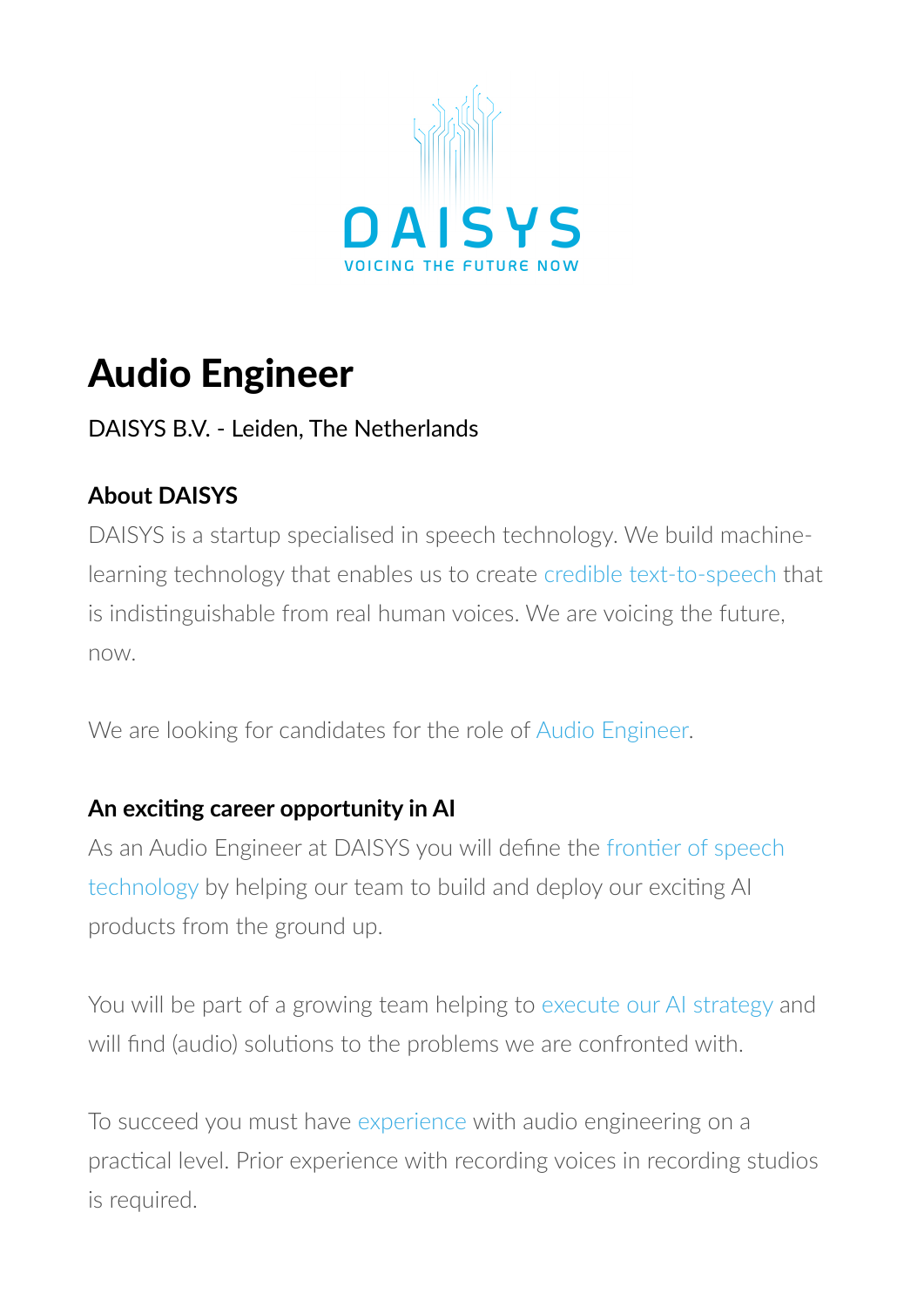#### **Requirements & Skills**

Here are some of the requirements we look for:

- you have at least five years of experience working as an audio engineer in for example voice-over recording, dubbing, game localisation and audio post production
- you are fluent with DAW software such as AVID Pro Tools, Adobe Audition, Reaper, Cubase, Logic
- you know how to use DSP audio software/plugins
- you are a genius with computers and equipment
- you are comfortable with solving daunting audio challenges in an effective way
- you have a talent for languages
- you have scientific mindset
- you have experience with Mac & Windows
- bonus 1: Linux experience
- bonus 2: programming skills (you quickly build an app to fix something the smart way)
- bonus 3: you play one or more instruments (so you can be part of the DAISYS band

#### **Location**

You will be working at DAISYS HQ in Leiden, The Netherlands.

## **Fulltime**

This is a fulltime job for 40 hours per week. *We are not looking for freelancers!*